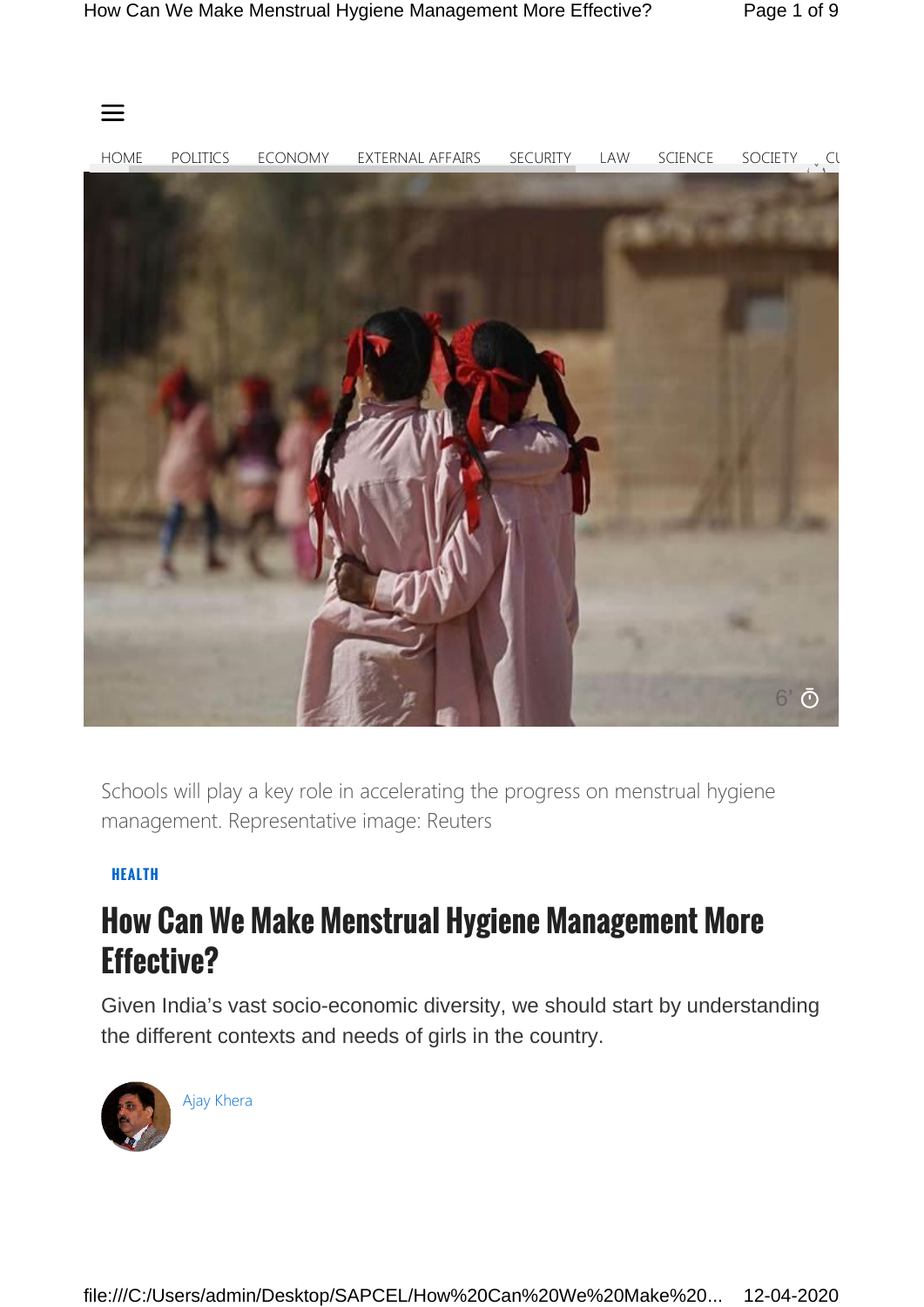| $\frac{\text{H}(\text{A} \cdot \text{A})}{\text{H}(\text{A} \cdot \text{A})}$ | <b>WOMEN</b>    |                |                  |                 |     |                |                             |  |
|-------------------------------------------------------------------------------|-----------------|----------------|------------------|-----------------|-----|----------------|-----------------------------|--|
| <b>HOME</b>                                                                   | <b>POLITICS</b> | <b>ECONOMY</b> | EXTERNAL AFFAIRS | <b>SECURITY</b> | LAW | <b>SCIENCE</b> | <b>SOCIETY</b><br>$\sim$ Cl |  |
|                                                                               |                 |                |                  |                 |     |                |                             |  |
|                                                                               |                 |                |                  | This pag        |     |                |                             |  |

Make sure the web a Look for the page with Refresh the page in a

11 HOURS AGO

"Going to school has become so much more convenient since I have started taking Freedays from ASHA *didi*. The napkins are soft and comfortable, and so easy to use," says Nisha, an adolescent girl from Thakurpura, a small village located in Kathua district in Jammu and Kashmir.

Nisha is one of the beneficiaries of the Menstrual Hygiene Scheme (MHS) under the National Health Mission (NHM), which was launched for the promotion of menstrual hygiene among adolescent girls (10-19 years). This is one of many positive initiatives that aims at tackling MHM-related challenges across the value chain of awareness, access, use and waste treatment.

Apart from improving the access to affordable sanitary napkins through Accredited Social Health Activists (ASHA), MHS plays a pivotal role in creating awareness among adolescent girls about safe and hygienic menstrual health practices which includes audio, video and reading materials. Owing to the stigma associated with menstruation, it is important for government authorities along with ASHAs and non-profit organisations to work towards interventions that share information for understanding menstrual hygiene management (MHM) as a health concept.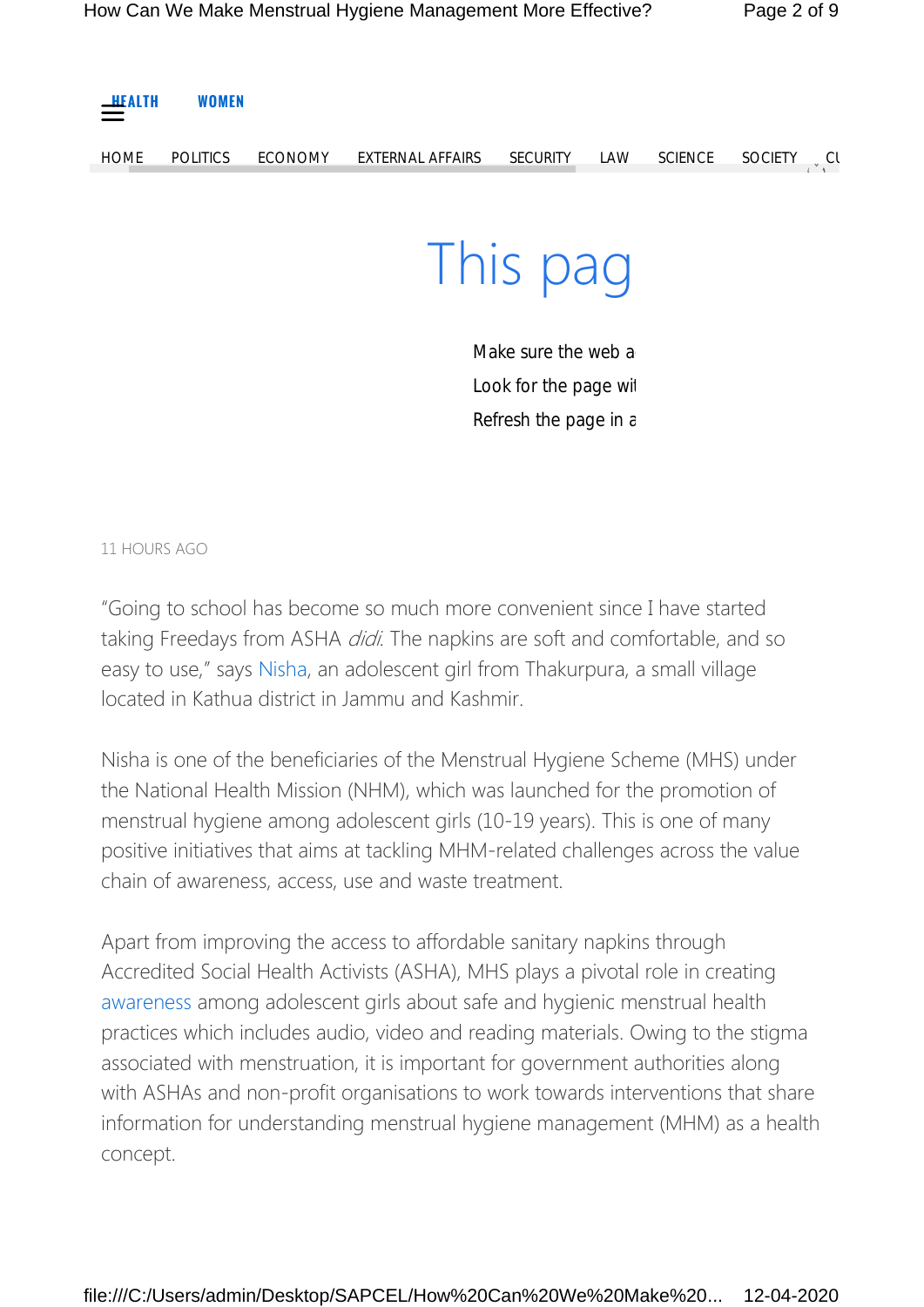The government is committed to providing necessary support to states and union territories for improving outcomes related to MHM. For FY 2019-20, Rs 64.61 HOME haROHEIGS AllEGOMQMYhroEXTERNAL AFFAIRS to SECURITY (LAW for SCIENGE traliso CIETY) CU procurement of sanitary napkins.  $\sum_{i=1}^{N}$ 

Also read: Over 40% of Young Indian Women Use Unhygienic Menstrual **Protection** 

In addition to this, seven states are implementing the MHS using MHM funds from the previous financial year. As a part of this, a pack of six sanitary napkins for Rs 6 is provided to girls across India. The government understands that the challenges faced by adolescent girls in accessing quality MHM, and these multi-layered challenges cannot be tackled by improving access alone. It requires the creation of a sustainable ecosystem.

The MHM ecosystem consists of awareness, safe usage of menstrual products and access to menstrual waste disposal facilities. Keeping this in mind, 7,470 Adolescent-Friendly Health Clinics (AFHCs) across India are providing clinical and counselling services on diverse adolescent health challenges including menstruation through trained counsellors and experts. AFHC clinics are the backbone of Rashtriya Kishor Swasthya Karyakram (RKSK), the government's flagship programme for holistic development of 253 million adolescents in the country.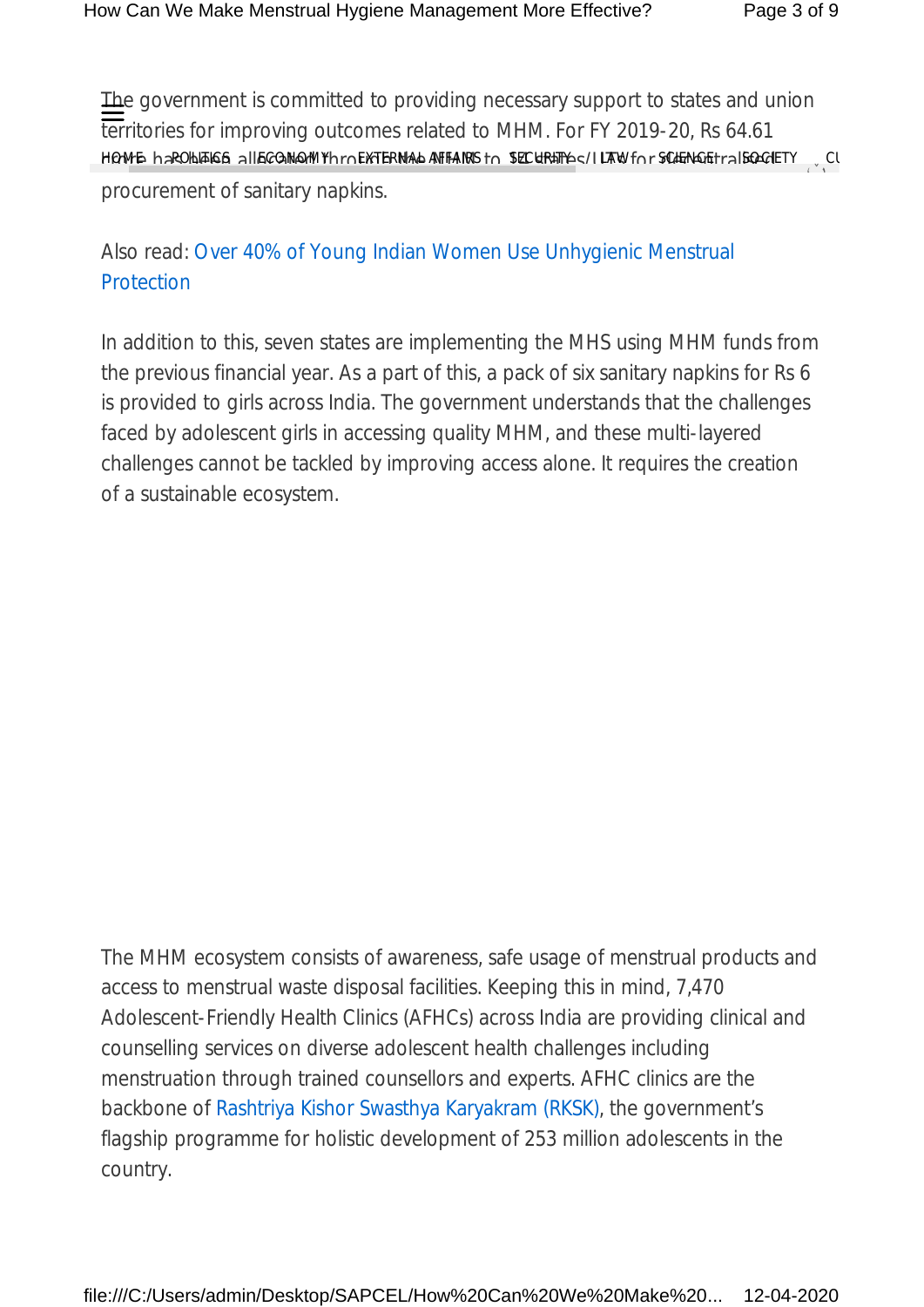To encourage discussion about health issues including menstruation among adolescents, a peer educator programme 'Saathiya' has been launched where two HQAME ANPOLITICSAMECIONGOMYASNEXTERNAL AFFIAIRSAN SEGURITYNN LAW II ASCIENCE 2180CIETY <sub>v</sub>CU districts.  $\sum_{i=1}^{N}$ 

But the mammoth task of providing MHM facilities to around 120 million adolescents girls in India cannot be fulfilled only by RKSK interventions. We have initiated multi-stakeholder collaborations with different ministries, state governments, educators and NGOs.

Schools will play a key role in accelerating the progress on MHM. Just like Nisha from Thakurpura, negative social attitudes towards menstruation and a lack of access to toilets in school is discouraging many girls from attending classes while on their period. Taking note of that, the Ministry of Drinking Water and Sanitation launched the Menstrual Hygiene Management Guidelines for schools and households to address specific sanitation and hygiene requirements of adolescent girls and women. Apart from separate toilets and safe menstrual waste mechanisms for girls, the guidelines also call for the sensitisation of men, boys, communities and families about menstruation.

Also read: Compostable Sanitary Pads: A Sustainable Solution in Menstrual Hygiene?

The newly launched School Health Programme under Ayushman Bharat where teachers are supposed to act as health ambassadors to inform students about health and disease prevention through interesting activities, will also complement the government's efforts.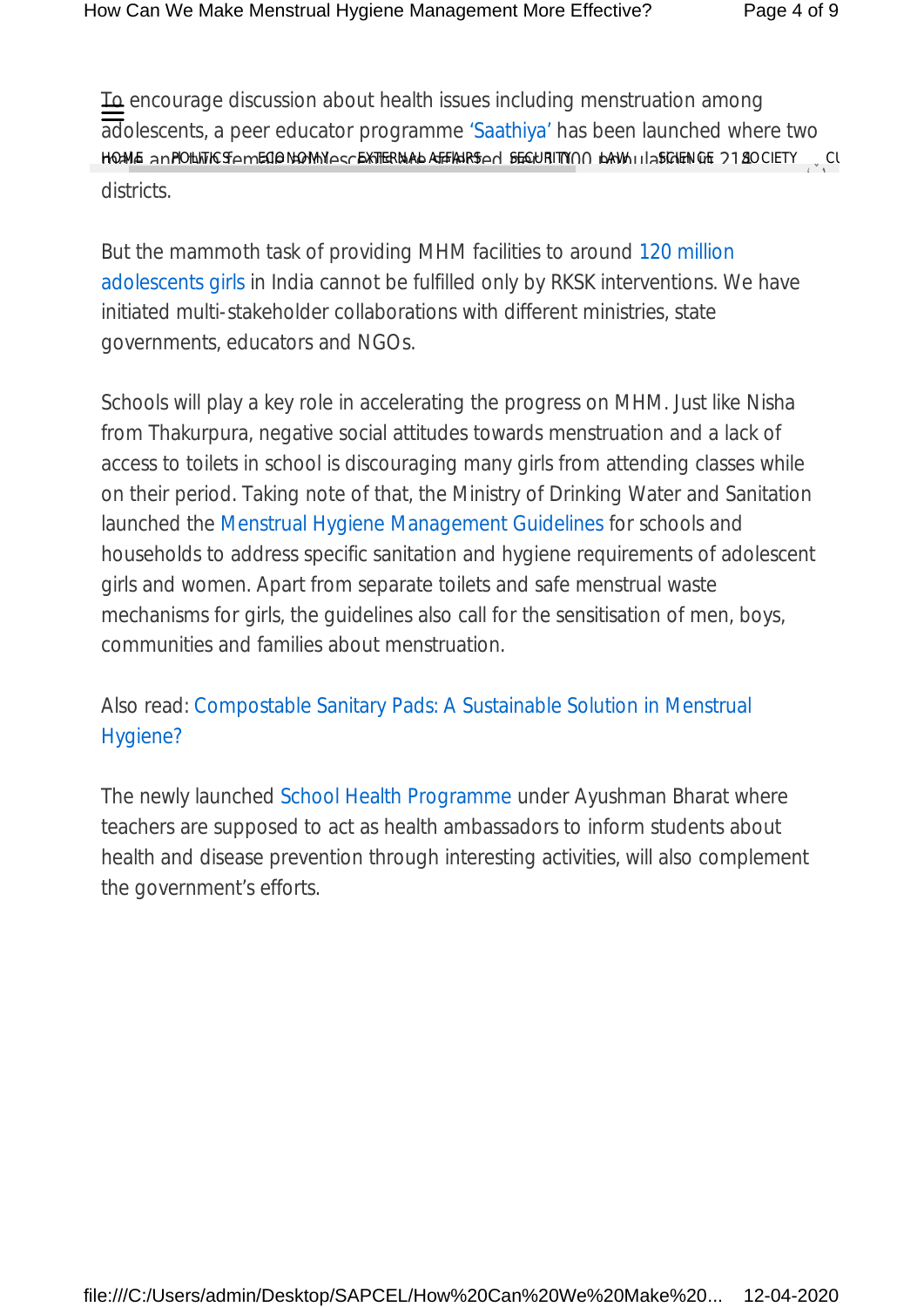

In addition to guidelines, the media has proved to be an effective vehicle for sensitising people about menstruation. India has managed to challenge the status quo and slowly alter its attitude towards MHM in the last few years. This is also reflected in the focus on MHM in popular culture with the success of films such as *Padman*, *Period. End of the Sentence* (documentary) and *First Period* (short film), which have contributed to demystifying taboos. The positive impact of these films can also be seen in rural villages, where women entrepreneurs are earning a living and creating livelihood streams by manufacturing different kinds of sanitary products.

Given India's vast socio-economic diversity, we should start by understanding the different contexts and needs of girls in the country. Such large-scale data collection and analysis efforts can help us to understand fundamental questions like *who* adolescent girls prefer to approach for information on MHM, what MHM products they prefer and how challenges related to menstruation are linked with issues of limited resources and poverty.

For example, in the latest edition of the National Family Health Survey (NFHS)-4 (2015-16), it was observed that around 57% of women between the ages of 15 and 24 use a hygienic method of MHM. This was the first time indicators related to menstrual hygiene product use were added in the NFHS. These data points helped us to further focus on improving access to menstrual hygiene products in communities.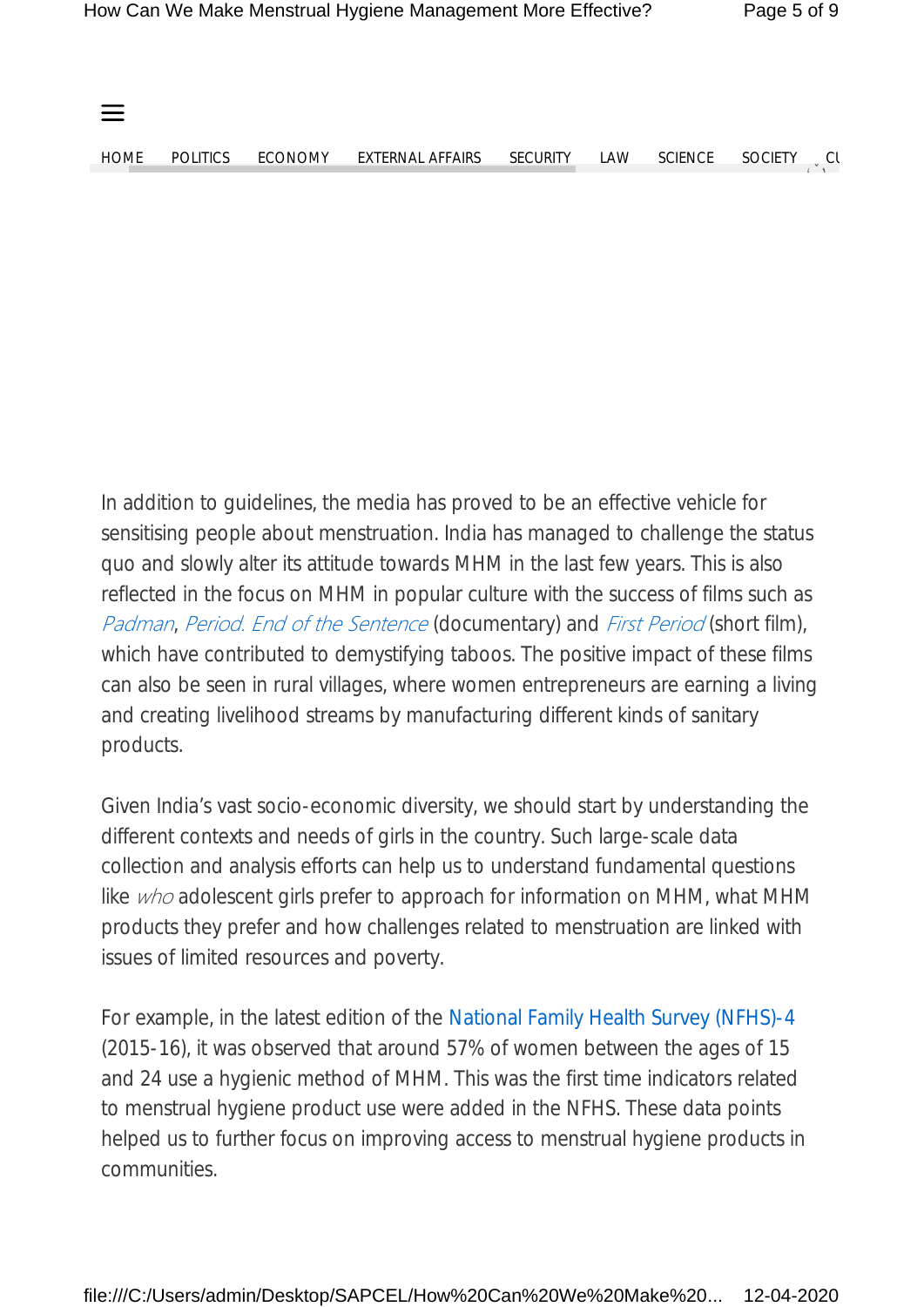Similarly, such repositories of data can be leveraged to create MHM interventions which will ensure minimum overlap between programmes and policies of different HQMEtriaROLITICISIONIGGQNOMY vullEXTERNIAL AFFIAIRISA tinsfECURITY ad LAW Id IisGIENGE indfOGIETYndyn Cl and streets, and address the needs of diverse users. These interventions driven by collaborative action of our partners will enable us to improve menstrual health and hygiene for girls in the poorest socioeconomic environments.  $\frac{1}{1}$ 

This is just the beginning, and there is now a need to take forth this momentum and maximise impact of the efforts. We need to break down silos and work in a holistic manner. From engaging a range of stakeholders across the government, media, non-profits and community members surrounding girls, to bridging data gaps to reveal specific, socio-geographical contextual needs, working in collaboration might be the most promising way forward.

*Ajay Khera is deputy commissioner for the Child Health Program at the Ministry of Health & Family Welfare, Government of India. He is also in charge of the Adolescent Health Program. He is a medical graduate with a post-graduate qualification in Public Health, with more than 25 years of experience in Public Health programs at the national level.*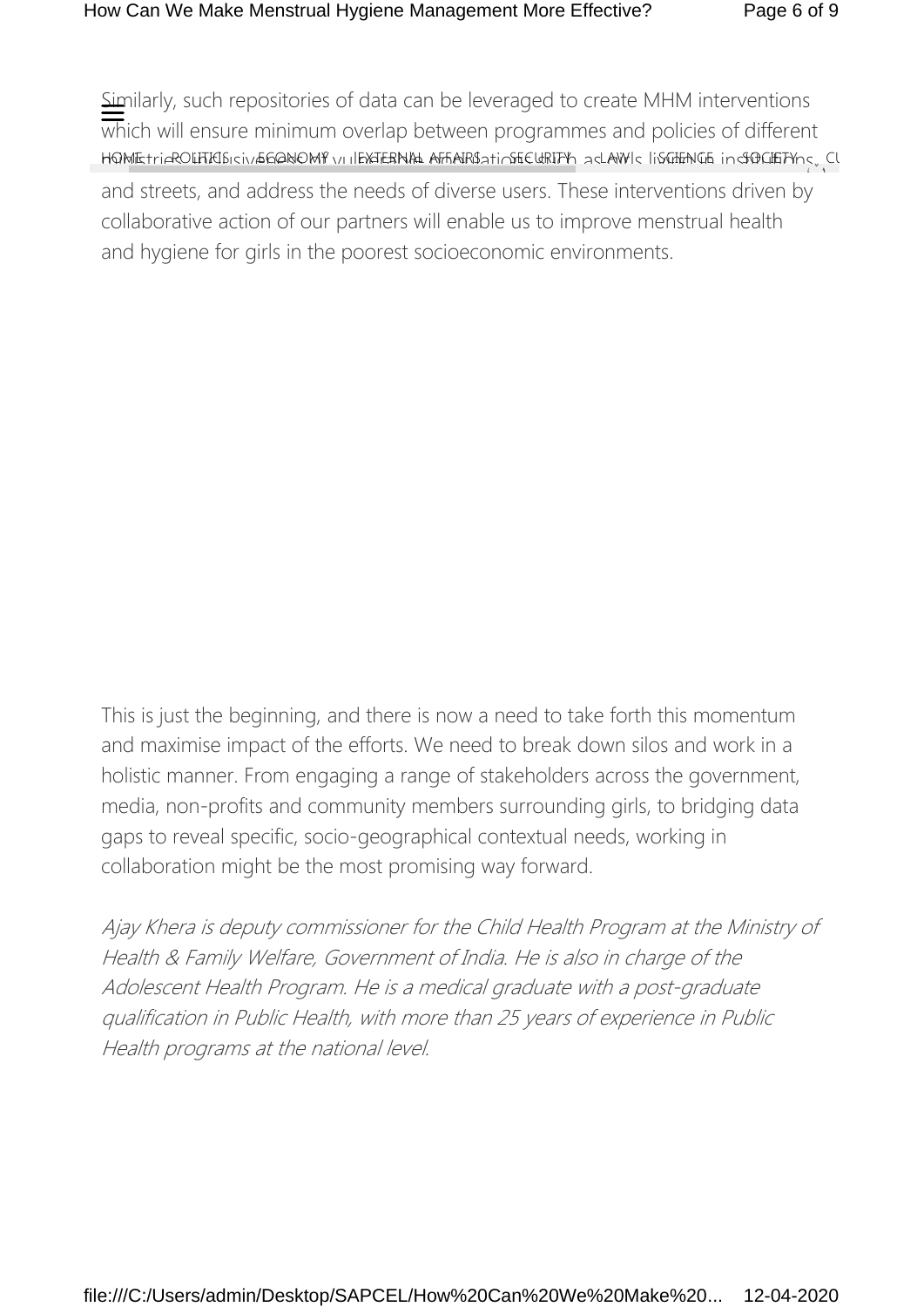| $\equiv$ |  |                                                                   |  |  |
|----------|--|-------------------------------------------------------------------|--|--|
| home     |  | POLITICS ECONOMY EXTERNAL AFFAIRS SECURITY LAW SCIENCE SOCIETY Cl |  |  |